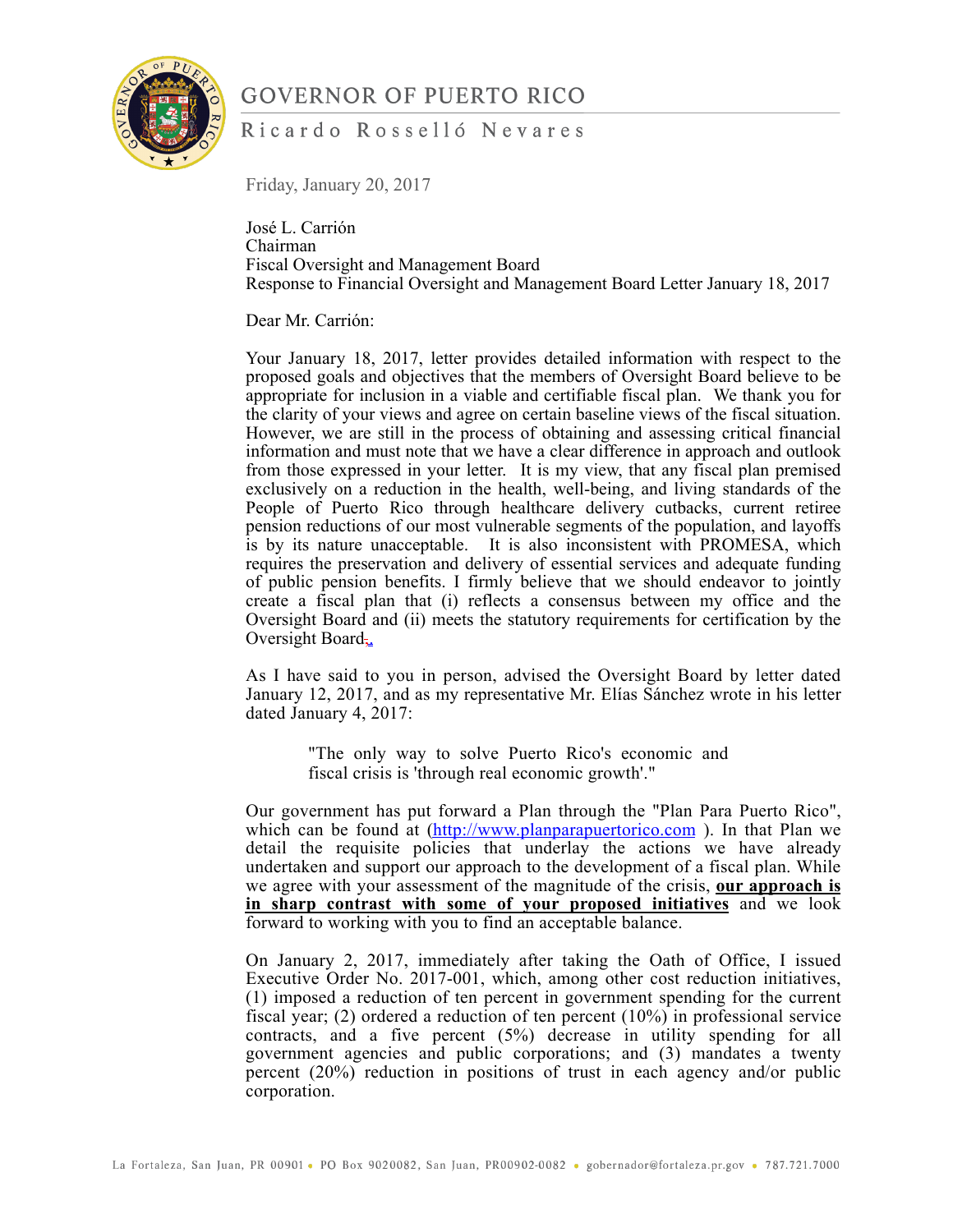

Ricardo Rosselló Nevares

Executive Order No. 2017-002, signed that same day, created the Center for Federal Opportunities to improve the Government's ability to obtain, maximize and improve the oversight of federal funds and resources. This is an important step towards addressing your concern that "there is no central office to manage federal funds and optimize use of proceeds."

Furthermore, Executive Order No. 2017-003, declares a state of emergency in infrastructure, thus creating an expedited process for infrastructure projects which are much needed in order to boost the local economy and, as complement, Executive Order No. 2017-004 creates a Governmental Task Force for urgent infrastructure projects that require the approved expedited process. Through these Orders, we have set in motion the process to "build a modern, efficient and cost-effective infrastructure that ensures quality utility services are delivered fairly to every island region".

Also, Executive Order No. 2017-005 requires all agencies and public corporations to establish a Zero-Base Budgeting methodology as a way to reduce government spending. Lastly, Executive Order No. 2017-009 imposes a five percent (5%) reduction in purchases of goods in all government agencies. These orders will result in more efficient government operation "while preserving essential services for the People of Puerto Rico".

Likewise, I have introduced a series of bills that will jump start the economic development of the Island. Specifically, during the first day of our administration, I introduced ten  $(10)$  bills, seven  $(7)$  of which were geared at promoting economic development and putting controls on government spending. These seven (7) legislative measures include:

- (1) The creation a non-profit entity, in partnership with the private sector, named "Enterprise Puerto Rico, Inc.", to stimulate local investments and promote Puerto Rico as an investment and business destination;
- (2) Tax incentives for medical doctors to stop the exodus of our physicians and bring more health professionals to our island. These incentives will be the most competitive in the United States;
- (3) Tax amendments to provide incentives to other professionals to stay in Puerto Rico by promoting and facilitating the creation and management of retirement plans and other trusts to promote financial stability and job creation;
- (4) The creation of a Direct Marketing Organization ("DMO") that, through the expertise of the private sector, will handle the marketing of Puerto Rico as a tourist destination in order to develop and promote tourism so that it may serve as a cornerstone to the island's economic development;
- (5) Amendments to the Public-Private Partnership (3Ps) Act in order to expand the projects and initiatives that may be subject to a 3Ps and allow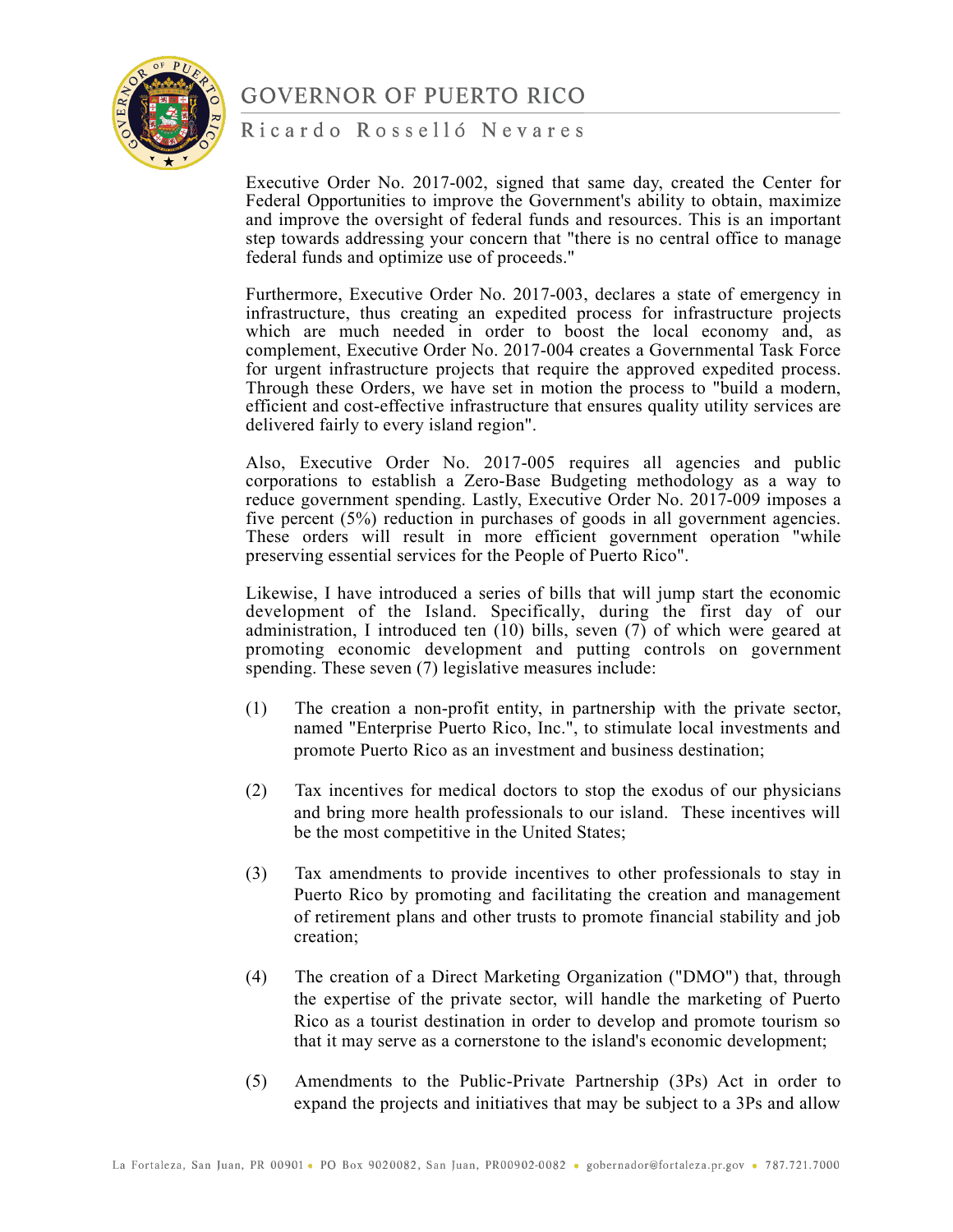

Ricardo Rosselló Nevares

the public employees retirement systems to invest and participate in 3Ps agreements to raise much needed funds that will help in the recovery of the now nearly insolvent pension systems;

- (6) Creation of the Office of the Inspector General to guarantee unbiased preventive audits of government spending to detect and deter waste, fraud, and abuse;
- (7) Creation of the Puerto Rico Social and Community Economic Development Office attached to the Office of the Governor which shall, through a more efficient administration of federal funds, work with nonprofit organizations and the private sector to empower and strengthen communities so that they take charge of their future, break the chain of poverty and contribute to the island's economic development as well as their own.

Additionally, on January 9th we introduced profound labor reforms. Our Employment Transformation and Flexibility Act is a growth initiative aimed at reducing the cost of doing business in Puerto Rico and creating a more competitive economy in order to attract new capital and allow the private sector to create much needed jobs. This bill includes most if not all of the comprehensive labor reforms that you stated in your letter, including, among other things, significant changes related to severance pay, flexible scheduling, employee retention and mandatory vacation days. Simultaneously, we introduced a bill which converts the Government into a single employer. Through our Personnel Management Transformation Act, we will reduce spending and create efficiencies in all government agencies.

Against this backdrop of active fiscal reform and growth initiatives, the Oversight Board has proposed five guidelines to be incorporated in the Government's proposed fiscal plan in order to achieve a balanced budget by fiscal 2019 and to serve as the fiscal baseline. In essence, the guidelines to fiscal sustainability as seen by the Oversight Board are:

- 1. Increase government revenues by \$1.5 billion annually;
- 2. Generate approximately \$1.5 billion in savings annually by "Right-sizing" the Government;
- 3. Generate annual savings in health care spending of \$1.0 billion;
- 4. Realize approximately \$0.3 billion in annual savings from reduced subsidies to UPR;
- 5. Reduce approximately 10% in pension costs and related expenses for savings of \$0.2 billion; and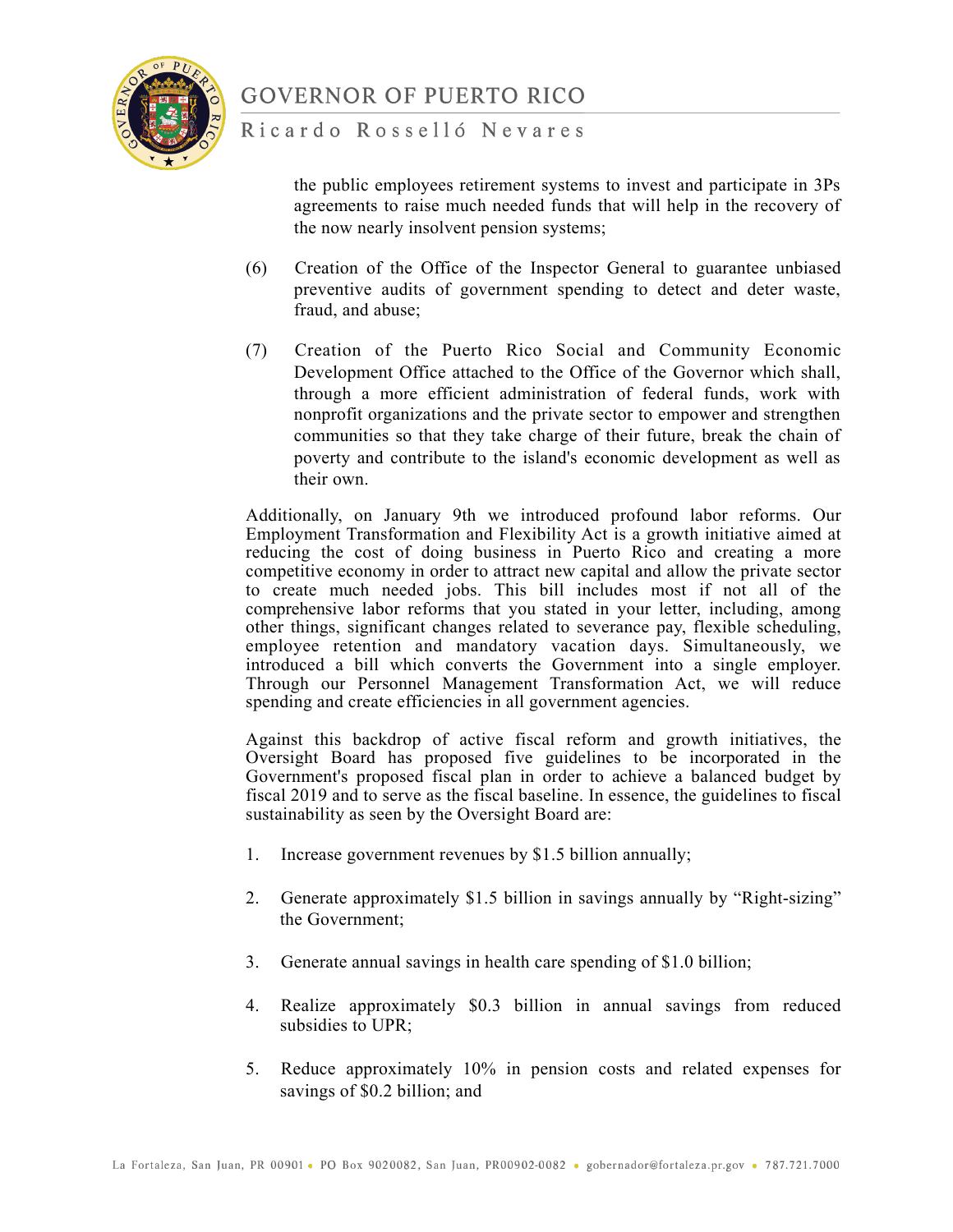

#### Ricardo Rosselló Nevares

6. Target \$800 million in available funds for annual debt service.

Consistent with our *Plan Para Puerto Rico*, we note the following responses will be included in our work plan:

- 1. Increase \$1.5 billion in yearly revenues
	- a) **We will not increase taxes on the poor and middle class. Instead, where opportune to spark economic growth we intend to reduce such personal income taxes.**
	- b) We seek to establish a comprehensive tax reform.
	- c) We have already achieved a 10-year extension to the 4% excise tax of Act 154-2010.
	- d) We will focus on increased collection rates of existing taxes through increased resources and improved processes and technology.
		- i. We will achieve approximately \$600 million in potential incremental revenues from effective collections of the SUT.
		- ii. Currently, only 89,000 individuals file tax returns reflecting earnings in excess of \$60,000. This represents only 2.5% of the population. A collaboration strategy with the IRS or global experts could help the Government assess the degree of tax evasion faced by the Commonwealth and will form the basis for new compliance strategies.
	- e) As was our commitment, a permits reform will be proposed in the next two weeks.
	- f) We will seek to increase SUT collections and level the playing field with local businesses by collecting taxes on internet retail sales.
	- g) We will approve a new Incentives Code to rationalize tax incentives and only maintain the ones that produce a quantifiable return on investment.
	- h) And we intend to overhaul and modernize municipal property tax and other taxes system to implement projected municipal subsidy reduction.
- 2. Decrease \$1.5 billion in expenses by "Right-sizing" the Government
	- a) **We do not agree with a payroll-focused approach to right-sizing government.** As we have detailed in our "Plan Para Puerto Rico", viewing the Government as a single employer can allow us to implement dramatic structural reforms in reducing the size of Government without incurring in massive layoffs that will have a dramatic effect in our economy by preventing growth. If we are granted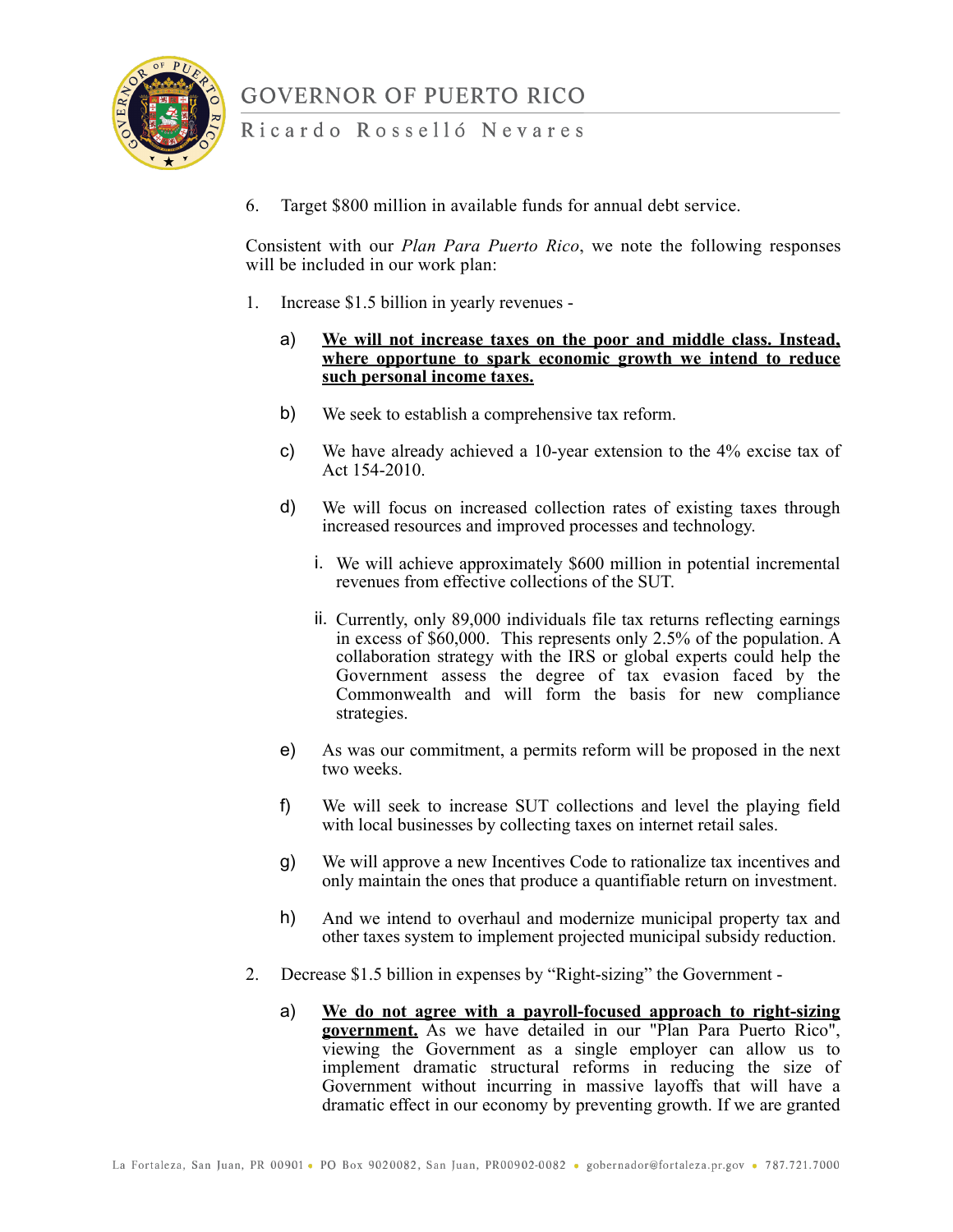

#### Ricardo Rosselló Nevares

the requested 45-day extension for the certification of the fiscal plan, our team will work together with your advisors to present different scenarios of overhead reduction and reduced government structures that can produce the required savings. Our aim is to reduce the complexity and bureaucracy of the 118 government agencies to a streamlined and efficient 35-40 agency government as part of the 10 year fiscal plan.

- b) We have already issued Executive Orders to reduce operating expenses, including political appointments and professional services.
- c) We have already approved a new AAFAF organic act to provide the oversight and control powers of the fiscal agent over other government agencies and public corporations.
- d) We have already approved a new Public Private Partnerships law to externalize non-essential public services and invest in infrastructure that will drive private and public sector productivity. P3s can be valuable vehicles to reduce the cost and size of government.
- e) We have already filed a Fiscal Sustainability law to extend the savings of Act 66 and contain public sector expense growth.
- f) We have already filed "Single Employer" bill to reduce operating expenses and drive increased attrition rates.
- g) We remain focused on driving down contracting and operational cost of government, which represents more than 50% of expenditures.
- h) And we intend to implement an electronic payments system and consolidate the number of "colecturias" while expanding the number of points of payments.
- 3. Generate annual savings in health care spending of \$1.0 billion
	- a) At all times, our government will be guided by the fundamental principal, that **we will not sacrifice our people's health or access to health services.**
	- b) Although additional ACA funding is not contemplated in your baseline assessment, we feel highly confident that we will convince the Congress of the grave challenges that our people will face if not granted parity in Medicaid and Medicare funding. There is no single political leader in the world that would want to be responsible for bearing the weight of endangering the health and wellbeing of 3.5 million of its citizens. A parametric vehicle within the model to consider this change should be implemented, as it could significantly alter the fiscal strategies employed.
	- c) However, we do have strategies that can significantly reduce costs, end wasteful processes, and enhance the quality of care: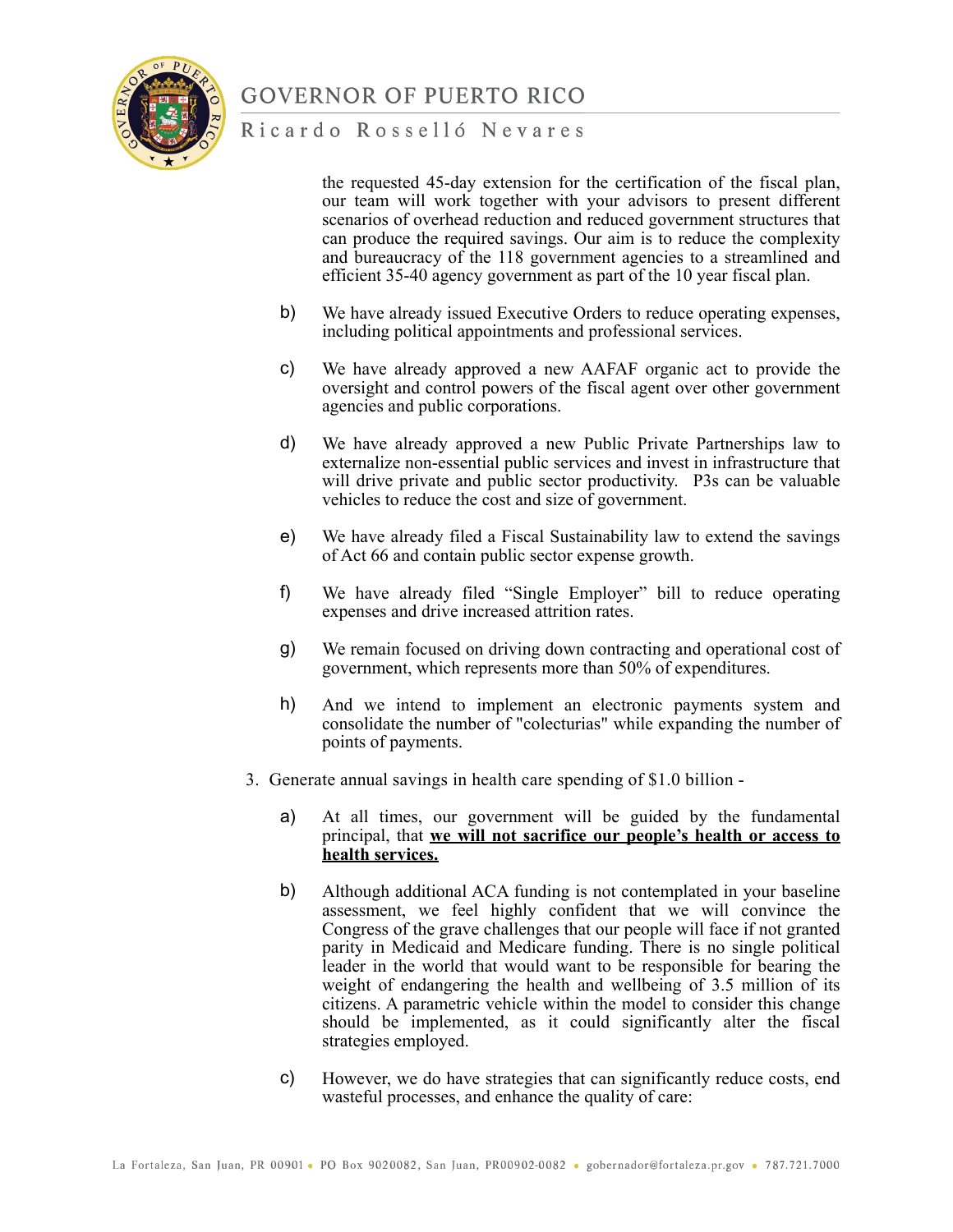

#### Ricardo Rosselló Nevares

- i. Implement a distinction between basic and additional services, which may have patient contributions and empower patient choice.
- ii.Allow patients to choose providers and services competitively across Puerto Rico.
- iii.Open competition island-wide for coverage services between insurance companies and accredited providers or cooperatives. This will drive down the competitive costs.
- iv.Establish drug transparency laws to drive down costs of medicines, as well as our policy to implement a bulk purchaser of medicines based on consumer use in Puerto Rico to reduce costs.
- v.Implement a new healthcare model that emphasizes preventative care and patient, provider, and insurer accountability.
- vi.Implement and integrate the various electronic health-records and analytics (STARS Ratings) systems to improve quality of care while reducing operational expenses and fraud, waste, and abuse.
- 4. Decrease \$300 million in expenses at the University of Puerto Rico -

#### a) **We will not limit access to higher education as a key enabler of social mobility and economic development.**

- b) Intend to take steps to improve the governance of the University system by providing for independent governance of the primary research campuses and specializing the remaining campuses in order for them to remain productive and viable.
- c) We will implement means-testing of tuition rates for students that do not qualify for Pell grants.
- d) As part of our novel policy proposals to be incorporated in the fiscal plan, the Government will collaborate with the UPR to provide services that traditionally have been outsourced to the private sector. This will allow a greater flow of funds to the UPR not as subsidies, but as a result of services rendered.
- 5. Reduce pension benefits by 10% for savings of approximately \$200 million
	- a) At all times, our government will be guided by the fundamental principal that **poverty is not an option for people that have worked tirelessly for the government**. Our government will also implement new policy to bring resources outside of the pension systems to those that may be affected, particularly the elderly.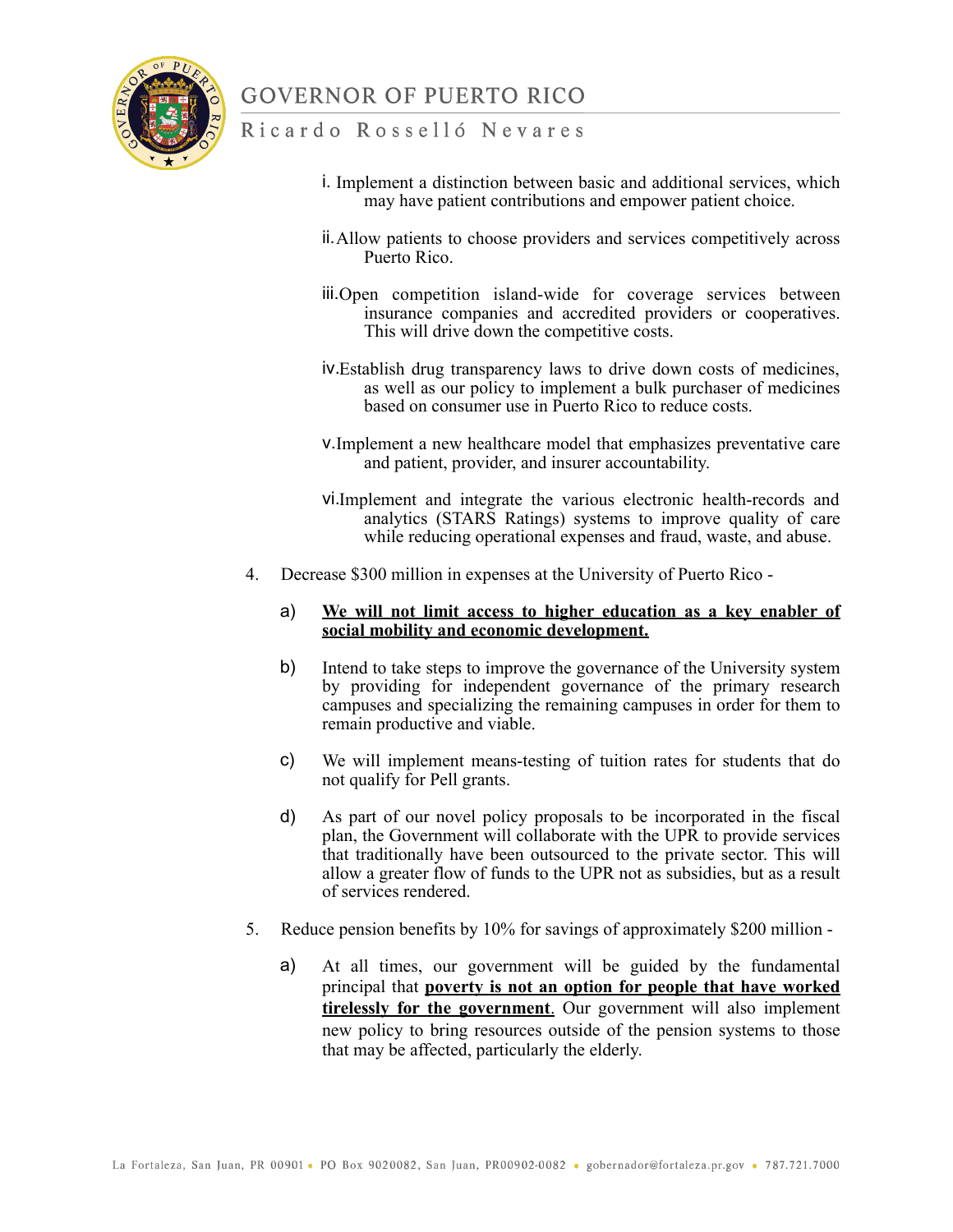

#### Ricardo Rosselló Nevares

- b) We intend to take steps designed to guarantee the sustainability of our public pensions, with particular emphasis on the most vulnerable segments by:
	- i. Reform the various retirement systems, privatizing the defined contribution plans by liquidating the trust fund and transferring the assets to a  $401(k)$  program and honor the defined benefits plans with a PAYGo system.
	- ii.Implement a progressive outlook to pensions by consider certain retirement benefits as taxable ordinary income targeting "Cadillac" pensions.
	- iii.Maintain and/or enhance the more vulnerable of pension recipients, such as police officers and teachers.
	- iv.Already signed amendments to the P3 law to channel a percentage of concession earnings into the pension funds.
	- v.Establish a property trust, where proceeds generated from rent can go to the pension system.
- 6. Target \$800 million in annual debt service (average 79% haircut)
	- a) **We will reflect a fundamental willingness to pay based upon available resources, while satisfying the need for essential services,** adequate funding for public pensions and providing a platform for economic growth, all as required by PROMESA.
	- b) We will continue to negotiate with the various creditor groups in good faith, respecting the rule of law, and based on a transparent and audited baseline. As we have agreed, the Government will lead the good faith negotiations with creditor groups with the Board's collaboration.
	- c) We will respect the priority of payments established in the various credits and we will establish alternative paths for various creditors, including the possible implementation of a mechanism to mitigate losses incurred by local resident investors.

Our goal is to achieve fiscal responsibility through bold, innovative and reformative efforts. These changes need to always have the best interests of the people of Puerto Rico as a top priority. Consistent with our goals, we will also promote and push forward an agenda to reform the education system in Puerto Rico as well as create a department of Public Safety.

Let me take the opportunity to follow up on our petition to recruit human resources from the US Digital Service, as well as other areas such as OMB office personnel and federal procurement and grant writing staff.

Lastly, let me reiterate that without a fundamental growth, these strategies will all fall short. I implore you to be part of the effort to help achieve a federal solution for Puerto Rico. As with your predecessors in the Washington DC board, it is